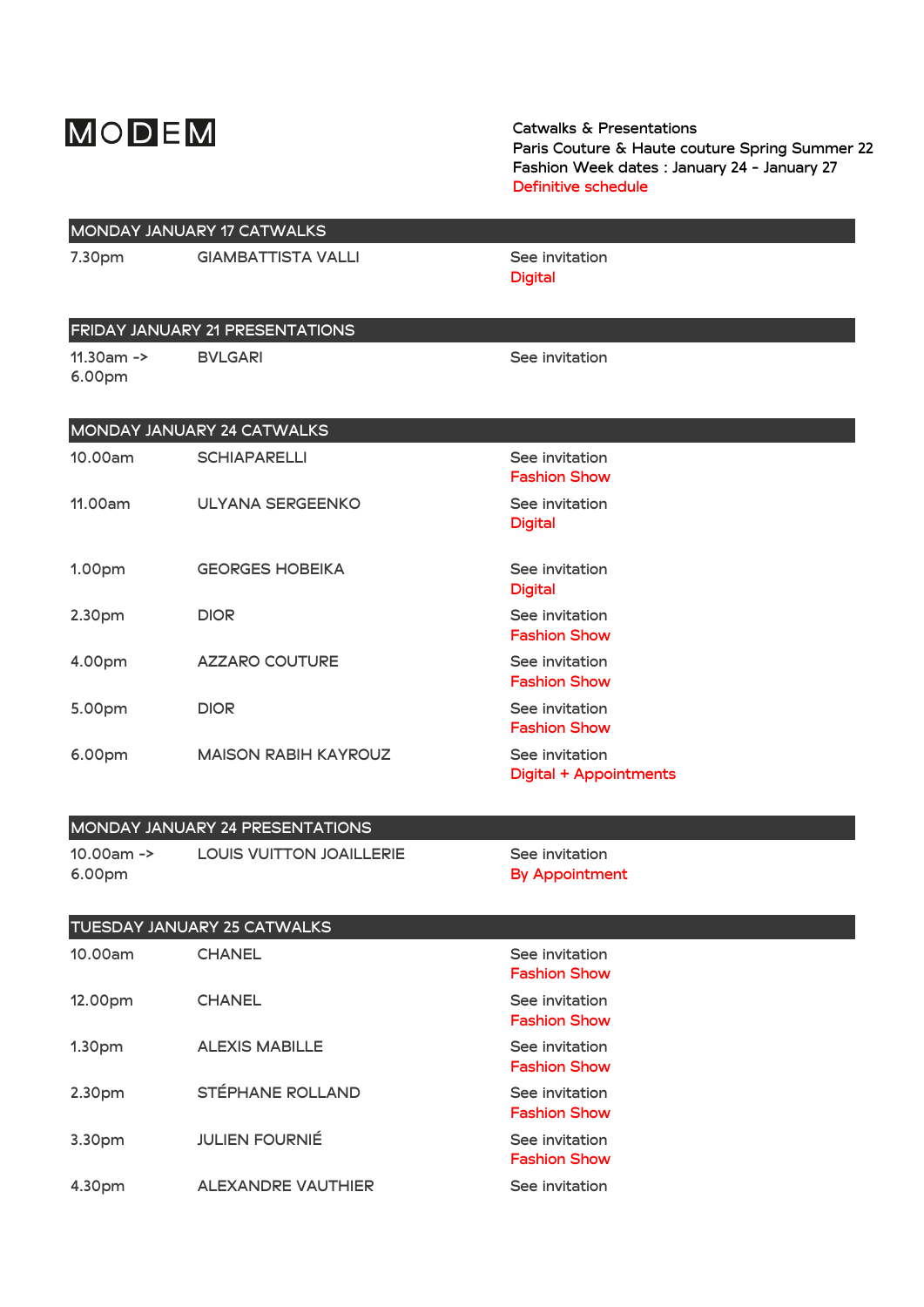### TUESDAY JANUARY 25 CATWALKS

5.30pm **RVDK RONALD VAN DER KEMP** See invitation

#### Fashion Show

**Digital** 

# TUESDAY JANUARY 25 PRESENTATIONS

9.30am -> 6.30pm

**CHAUMET** See invitation + Jan. 26

## WED. JANIJARY 26 CATWALKS

| $\cdots$ = $\cdots$ , $\cdots$ , $\cdots$ , $\cdots$ , $\cdots$ , $\cdots$ , $\cdots$ |                            |                                          |
|---------------------------------------------------------------------------------------|----------------------------|------------------------------------------|
| 11.00am                                                                               | <b>FRANCK SORBIER</b>      | See invitation<br>Digital + Appointments |
| 12.00pm                                                                               | <b>ZUHAIR MURAD</b>        | See invitation<br><b>Fashion Show</b>    |
| 1.00pm                                                                                | <b>VALENTINO</b>           | See invitation<br><b>Fashion Show</b>    |
| 2.30pm                                                                                | <b>JEAN PAUL GAULTIER</b>  | See invitation<br><b>Fashion Show</b>    |
| 4.00pm                                                                                | <b>VIKTOR &amp; ROLF</b>   | See invitation<br><b>Fashion Show</b>    |
| 5.00pm                                                                                | <b>ELIE SAAB</b>           | See invitation<br><b>Fashion Show</b>    |
| 6.00pm                                                                                | <b>RAHUL MISHRA</b>        | See invitation<br><b>Digital</b>         |
| 7.00pm                                                                                | <b>CHARLES DE VILMORIN</b> | See invitation<br><b>Digital</b>         |

#### WED. JANUARY 26 PRESENTATIONS

10.00am -> 7.00pm

**DIOR JOAILLERIE** see invitation By Appointment

## THURSDAY JANUARY 27 CATWALKS 10.00am AELIS and AELIS and the second of the second see invitation Digital + Appointments 11.00am **YUIMA NAKAZATO** See invitation Fashion Show 12.00pm **JULIE DE LIBRAN** See invitation 12.30pm **JUANA MARTIN** See invitation 1.00pm CHRISTOPHE JOSSE See invitation Digital + Appointments 2.30pm **FENDI COUTURE** See invitation Fashion Show 4.00pm **IMANE AYISSI** See invitation Fashion Show